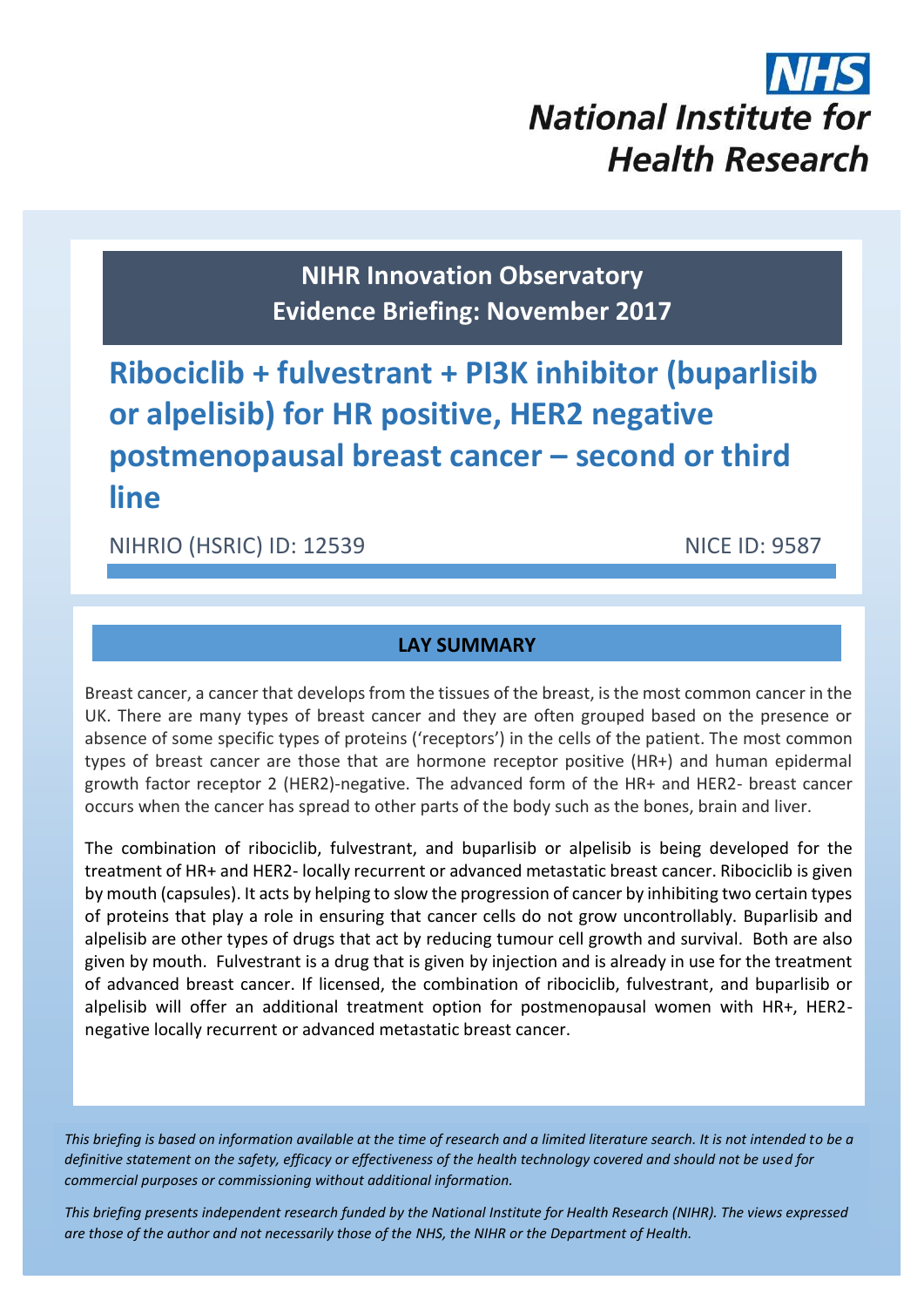#### **TARGET GROUP**

Breast cancer (postmenopausal women with hormone receptor positive (HR+), human epidermal growth factor receptor 2 (HER2) – negative, locally recurrent or advanced metastatic breast cancer) – second or third line; in combination with fulvestrant and PI3K inhibitor (buparlisib or alpelisib).

#### **TECHNOLOGY**

#### <span id="page-1-1"></span>**DESCRIPTION**

Ribociclib (Kisqali, LEE011) is a selective cyclin dependent kinase inhibitor, a class of drugs that help slow the progression of cancer by inhibiting two proteins called cyclin dependent kinase 4 and 6 (CDK4/6). These proteins, when over-activated in a cell, can enable cancer cells to grow and divide too quickly. Targeting CDK4/6 with enhanced precision may play a role in ensuring that cancer cells do not grow uncontrollably.<sup>1</sup>

Buparlisib (BKM120) is an inhibitor of all 4 isoforms (alpha, beta, gamma, delta) of class I phosphatidylinositol 3-kinase (PI3K). PI3K signalling pathway is integral to diverse cellular functions, including cellular proliferation, differentiation and survival. PI3Ks are a family of lipid kinases whose primary biochemical function is to phosphorylate the 3-hydroxyl group of phosphoinositides. Phosphorylation results in activation of second messenger molecules with consequent signal transduction that sets in motion a variety of physiological cellular metabolic and survival functions. Buparlisib simultaneously inhibits the proliferation and growth of tumour cells. It also sensitizes them toward programmed cell death.<sup>2</sup>

<span id="page-1-0"></span>Alpelisib (BYL719) is a PI3K alpha inhibitor with potential antineoplastic activity. The drug specifically inhibits PI3K alpha isoform of PI3K. Its biological activity correlates with inhibition of various downstream signalling components of the PI3K/AKT (protein kinase B) signalling pathway. This may result in inhibition of tumour cell growth and survival in breast cancer cell lines harbouring phosphatidylinositol-4,5-bisphosphate 3-kinase catalytic subunit alpha (PIK3CA) mutations.<sup>3,4,5</sup>

Fulvestrant (Faslodex) is a medication (hydroxysteroid derivative) that acts as an anti-oestrogen agent. Specifically, it binds to the oestrogen receptor with affinity comparable to that of oestradiol and down regulates the oestrogen receptor protein in human breast cancer cells (selective oestrogen receptor degrader).<sup>6</sup>

<span id="page-1-2"></span>In the phase II clinical trial (NCT02088684), ribociclib was given as capsules of dosage strength of 50 mg or 200 mg in 28 day cycles (21 days followed by a 7 day break - dose escalating). It was given in combination with; daily alpelisib tablets of dosage strength of 10 mg, 50 mg or 200 mg (dose escalating) or daily buparlisib of dosage strength of 10 mg or 50 mg capsules (dose escalating); and fulvestrant Intramuscular (i.m) injection - 500 mg given on day 1 and day 15 of cycle 1, then on day 1 of each subsequent cycle.<sup>7</sup>

<span id="page-1-3"></span>The combination of ribociclib, fulvestrant and a PI3K inhibitor (buparlisib or alpelisib) does not currently have marketing authorisation in the EU for any indication.

Ribociclib is licenced in the EU for the treatment of advanced or metastatic breast cancer (cancer that has spread to other parts of the body) in postmenopausal women. It can only be used when the cancer cells have receptors for certain hormones on their surface (HR+) and do not have large quantities of another receptor called HER2 (HER2-negative). It is used with an aromatase inhibitor (a cancer medicine that reduces oestrogen). The most common side effects associated with ribociclib (which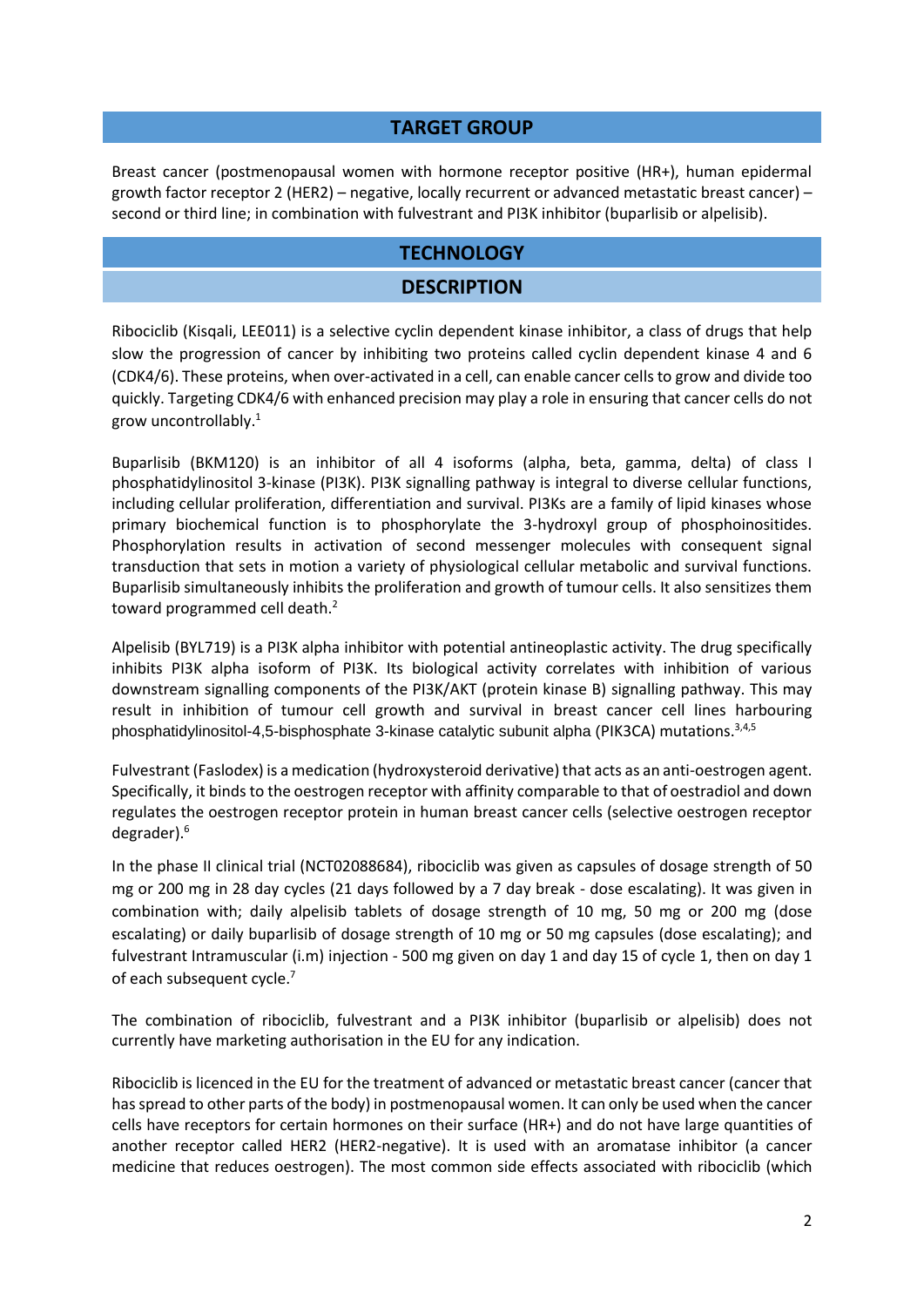may affect more than 1 in 5 people) are low levels of white blood cells, headache, back pain, nausea, vomiting, diarrhoea, constipation, tiredness, hair loss and rash. The most common severe side effects with ribociclib (which may affect more than 1 in 50 people) are low levels of white blood cells, nausea, vomiting, tiredness, back pain, abnormal blood tests for liver function and low levels of phosphate in the blood (hypophosphatemia). <sup>8</sup>

Buparlisib does not currently have Marketing Authorisation in the EU for any indication.

Buparlisib is in phase II stage of development for the treatment of the following conditions[:](#page-1-0)<sup>2</sup>

- Prostate Cancer;
- Glioblastoma Multiforme (GBM);
- Thyroid Cancer;
- Myelofibrosis;
- Follicular Lymphoma;
- Relapsed Chronic Lymphocytic Leukaemia (CLL);
- Refractory Chronic Lymphocytic Leukaemia (CLL);
- Pancreatic Cancer;
- Endometrial Cancer;
- Head and Neck Cancer Squamous Cell Carcinoma;
- Hepatocellular Carcinoma;
- Mantle Cell Lymphoma;
- Metastatic Colorectal Cancer
- Metastatic Transitional (Urothelial) Tract Cancer;
- Post-Polycythaemia Vera Myelofibrosis (PPV-MF)
- Recurrent Glioblastoma Multiforme (GBM);
- Refractory Acute Myeloid Leukaemia;
- Thrombocythemia Myelofibrosis;
- Thymoma (Thymic Epithelial Tumour).

Alpelisib does not currently have Marketing Authorisation in the EU for any indication.

Alpelisib is currently in phase III stage of development for the treatment of metastatic breast cancer and it is in II stage of development for the treatment of the Acute Myelocytic Leukaemia and Refractory Multiple Myeloma[.](#page-1-1) 3

Fulvestrant is a marketed drug in the UK/EU, indicated for the treatment of HR+, metastatic breast cancer in postmenopausal women with disease progression following anti-oestrogen therapy. It is indicated for the treatment of advanced breast cancer, with a distinct and different mode of action. Fulvestrant is also indicated in combination with palbociclib for the treatment of women with HR+, HER2- advanced or metastatic breast cancer whose cancer has progressed after endocrine therapy, as monotherapy for expanded use in women with HR+, HER2-negative advanced breast cancer, who have gone through menopause and have not received previous endocrine therapy. Fulvestrant is formulated as injection solution for intramuscular route of administration.<sup>[6](#page-1-2)</sup> Fulvestrant is associated with adverse effects that include; urinary tract infections, reduced platelet count, hypersensitivity reactions, anorexia, headache, hot flushes, venous thromboembolism, nausea, vomiting, diarrhoea, elevated hepatic enzymes (ALT, AST, ALP), elevated bilirubin, rash, joint and musculoskeletal pain, back pain, vaginal haemorrhage, asthenia, injection site reactions, neuropathy peripheral, sciatica.<sup>9</sup>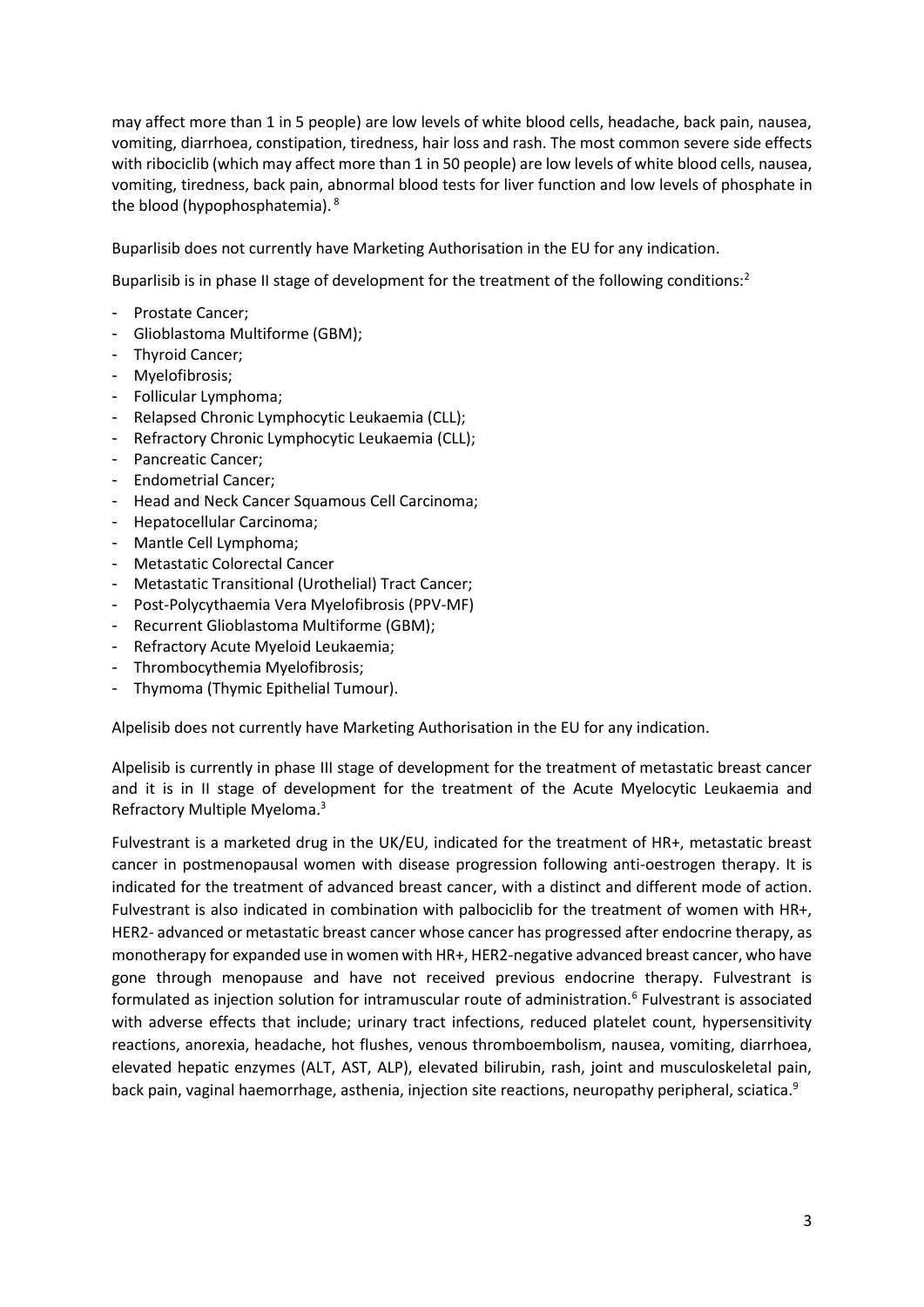#### **INNOVATION and/or ADVANTAGES**

Ribociclib belongs to a class of drugs (CDK4/6 inhibitors) that has been indicated to have had an impact on the length of time that advanced or metastatic breast cancer is controlled. <sup>10</sup> Furthermore, it is indicated that PI3K–AKT–Mechanistic Target of Rapamycin (mTOR) is the most frequently activated pathway in breast cancer. Early clinical studies with PI3K inhibitors have demonstrated preliminary antitumor activity and acceptable safety profiles. Alpelisib is a PI3K alpha-selective inhibitor; targeting a single PI3K isoform may allow administration at therapeutic doses without being limited by toxicities associated with inhibiting multiple isoforms. Also, preclinical data have demonstrated that buparlisib in combination with fulvestrant can reverse resistance to mTOR inhibitors and/or fulvestrant.<sup>11</sup>

Therefore, if licensed, the combination of ribociclib, fulvestrant and PI3K inhibitor (buparlisib or alpelisib) will offer an additional treatment option for postmenopausal women with HR+, HER2 negative locally recurrent or advanced metastatic breast cancer.

#### **DEVELOPER**

Novartis Pharmaceuticals UK Ltd

# **PATIENT GROUP BACKGROUND**

<span id="page-3-0"></span>Breast cancer arises from the tissues of the breast and most commonly originates in the cells that line the ducts. There are several types of breast cancer described according to the receptors expressed on the surface of tumour cells, stage of diagnosis, and rate of growth.<sup>12</sup> HR+ breast cancer includes disease in which tumour cells express either oestrogen receptors (ER+) or progesterone receptors (PR+). <sup>13</sup> Approximately 80% of breast cancers in postmenopausal women are HR+ and around two‐ thirds of breast cancers are ER+.<sup>14</sup> Human epidermal growth factor receptor 2 (HER2) is a member of the epidermal growth factor receptor family having tyrosine kinase activity. HER2 are overexpressed in around 15‐30% of women with invasive breast cancer, which has both prognostic and predictive implications.<sup>15</sup> HER2-negative breast cancer refers to disease that does not overexpress HER2.<sup>[13](#page-3-0)</sup>

Advanced or metastatic (stage IV) breast cancer refers to disease that has spread to other parts of the body. Common sites for metastases include the bones, liver, lung and brain. The causes of breast cancer are not completely understood, however a number of factors are known to increase its likelihood, such as exposure to radiation, increased alcohol consumption, being taller, being overweight or obese, exposure to oestrogen and hormone replacement therapy, greater breast tissue density, and genetic factors. The risk of developing breast cancer is also known to increase markedly with inheritance of certain genes (e.g. BRCA2, BRCA1 and TP53).<sup>16</sup>

Breast cancer in adults can occur at any age, though there is an increased risk in postmenopausal women, and a previous benign breast lump or diagnosis of early breast cancer further increases the risk. Breast cancer is normally characterised by a lump or thickened tissue in the breast area, however not all lumps will be cancerous. Other features include a change in breast size or shape, discharge from the nipple (which may include blood), lumps/swelling in armpits, dimples on the skin of the breast and a rash around the nipple area. Symptoms include pain in the breast or axilla and signs and symptoms can occur in one or both breasts.<sup>17</sup>

Breast cancer patients experience physical symptoms and psychosocial distress that adversely affect their quality of life (QOL). Treatment, including chemotherapy, can cause physical and psychological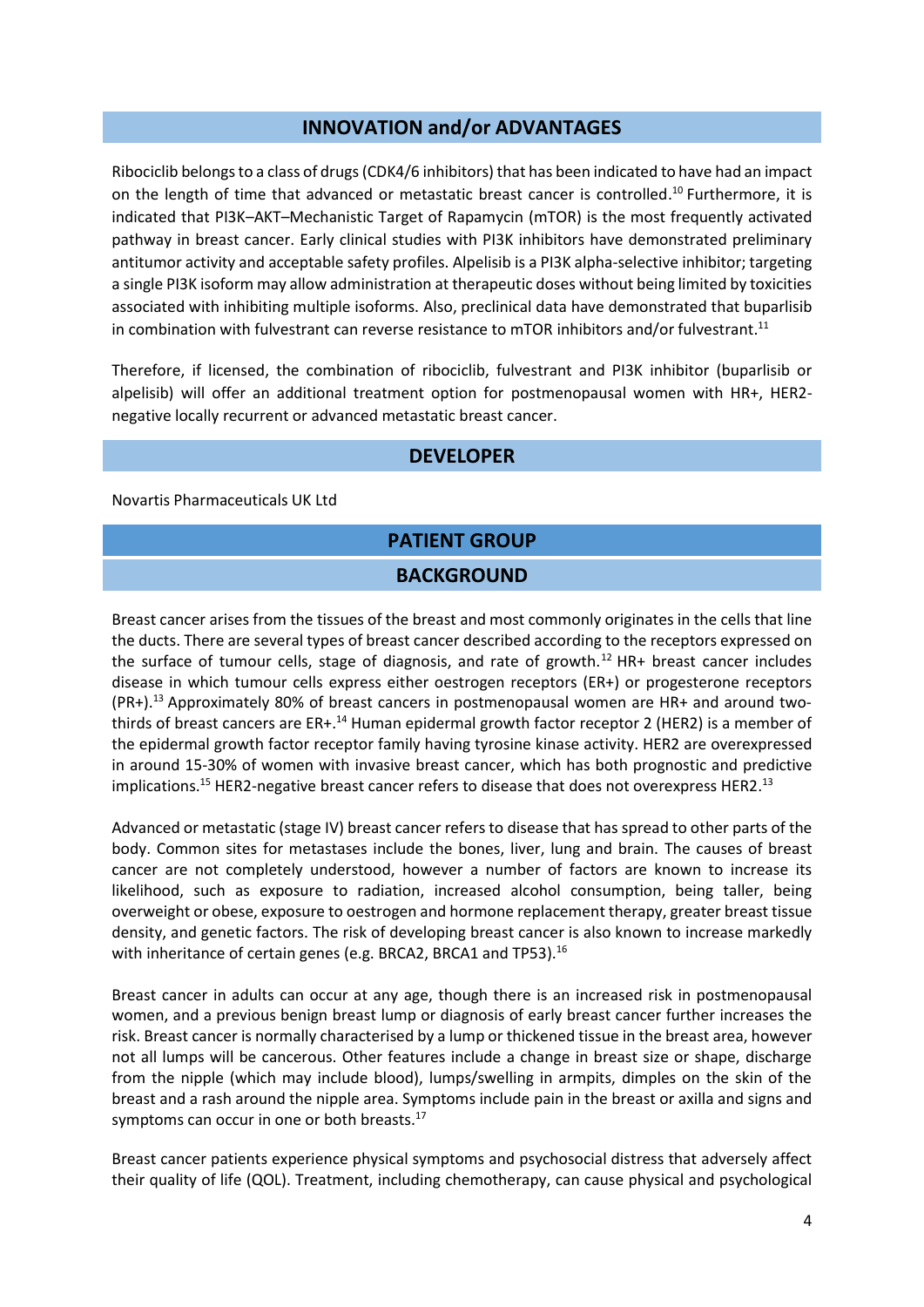problems that adversely affect patient QOL, and cancer can have other effects including anger, grief, suffering and pain.<sup>18</sup>

#### **CLINICAL NEED and BURDEN OF DISEASE**

Breast cancer is the most common cancer in the UK, accounting for 15% of all newly diagnosed cancers.<sup>19</sup> Breast cancer risk is strongly related to age, with almost half (48%) of breast cancer cases in the UK each year being diagnosed in people aged 65 and over (2012-2014). Incidence rates for breast cancer are projected to rise by 2% in the UK between 2014 and 2035, to 210 cases per 100,000 females by  $2035.^{20}$ 

<span id="page-4-0"></span>More than 1 in 10 breast cancer cases are diagnosed at an advanced or metastatic stage in the UK. Approximately 5% of patients present with metastatic breast cancer, and around 30% of people who present with localised disease will later develop metastases. Approximately 70–80% of people with metastatic breast cancer have HER2-negative tumours, of which about 50% will also be HR+.<sup>[20,](#page-4-0) 21</sup>

The hormone receptor status of the breast cancer affects prognosis. HR+ breast cancers have higher rates of survival compared to HR‐negative breast cancers (breast cancer cells which do not overexpress oestrogen or progesterone receptors) at 5 years after diagnosis (1989 to 2004) at 85% vs. 69% respectively.<sup>22</sup>

In England in 2015 there were 46,083 registrations of newly diagnosed cancer of the breast (ICD-10 code C50), and the directly age-standardised rate per 100,000 population was 170.2 for females. There were 9,626 registrations of death from neoplasm of the breast, and the directly age-standardised rate per 100,000 population was 34.3 for females. $^{23}$ 

In England in 2016/17 there were 207,043 finished consultant episodes (FCEs) and 85,801 FCE bed days with primary diagnosis of ICD-10 code C50 (malignant neoplasm of breast). There were 203,454 hospital admissions, of which 169,800 were day cases.<sup>24</sup>

The population likely to be eligible to receive ribociclib in combination with fulvestrant and PI3K inhibitor (buparlisib or alpelisib) could not be estimated from available published sources.

#### **PATIENT PATHWAY**

#### **RELEVANT GUIDANCE**

#### **NICE GUIDANCE**

- NICE technology appraisal in development. Eribulin for treating locally advanced or metastatic breast cancer after one prior chemotherapy regimen [ID1072] (GID-TA10094). Expected publication date to be confirmed.
- NICE technology appraisal in development. Ribociclib for breast cancer [ID1026] (GID-TA10141). Expected publication date to be confirmed.
- NICE technology appraisal in development. Breast cancer (HER2 negative, HR positive) Everolimus (with exemestane, after endocrine therapy) [ID965] (GID-TA10028). Expected publication date to be confirmed.
- NICE technology appraisal in development. Palbociclib for treating hormone-receptor positive, HER2-negative breast cancer [ID916] (GID-TA10095). Expected publication date to be confirmed.
- NICE technology appraisal in development. Breast cancer (hormone-receptor positive, HER2negative) - palbociclib [ID915] (GID-TA10068). Expected publication date to be confirmed.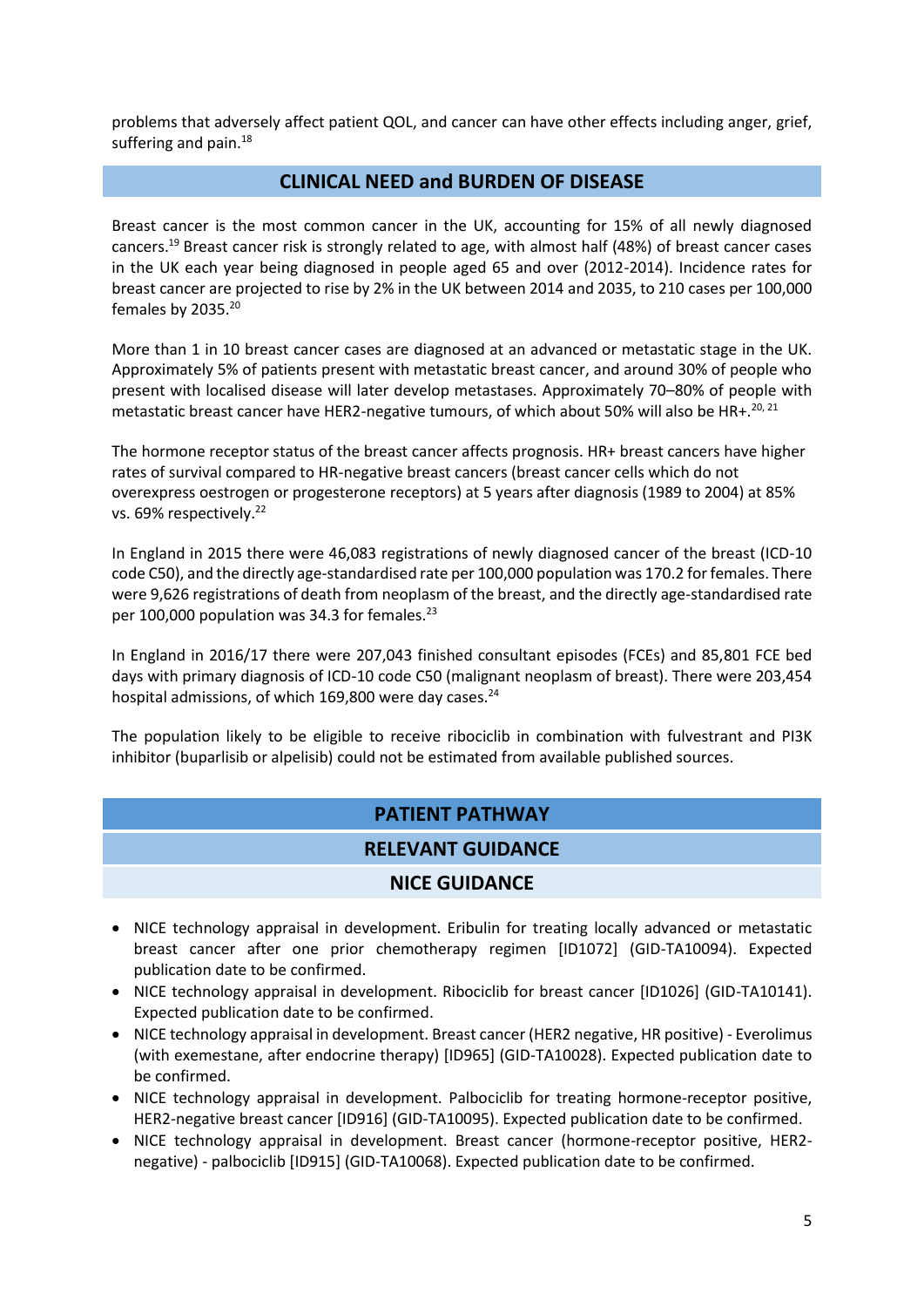- NICE technology appraisal in development. Breast cancer (brain metastases) etirinotecan pegol [ID881] (GID-TA10066). Expected publication date to be confirmed.
- NICE technology appraisal in development. Breast cancer (HER2positive, metastatic) pertuzumab (with trastuzumab and docetaxel) [ID523] (GID-TAG322). Expected publication date to be confirmed.
- NICE technology appraisal in development. Fulvestrant for untreated hormone-receptor positive metastatic breast cancer [ID951] (GID-TA10106). Expected publication date: January 2018.
- NICE technology appraisal. Pertuzumab for the neoadjuvant treatment of HER2-positive breast cancer (TA424). December 2016.
- NICE technology appraisal. Eribulin for treating locally advanced or metastatic breast cancer after 2 or more chemotherapy regimens (TA423). December 2016.
- NICE technology appraisal. Everolimus with exemestane for treating advanced breast cancer after endocrine therapy (TA421). December 2016.
- NICE technology appraisal. Bevacizumab in combination with capecitabine for the first-line treatment of metastatic breast cancer (TA263). August 2012.
- NICE technology appraisal. Fulvestrant for the treatment of locally advanced or metastatic breast cancer (TA239). December 2011.
- NICE technology appraisal. Bevacizumab in combination with a taxane for the first-line treatment of metastatic breast cancer (TA214). February 2011.
- NICE technology appraisal. Gemcitabine for the treatment of metastatic breast cancer (TA116). January 2007.
- NICE technology appraisal. Guidance on the use of trastuzumab for the treatment of advanced breast cancer (TA34). March 2002.
- NICE Clinical Guideline. Advanced breast cancer: diagnosis and treatment (CG81). February 2009. Last Updated July 2014.

#### **NHS ENGLAND and POLICY GUIDANCE**

- NHS England. 2013/14 NHS Standard Contract for Cancer: Chemotherapy (Adult). B15/S/a.
- NHS England. 2013/14 NHS Standard Contract for Cancer: Radiotherapy (All Ages). B01/S/a.

#### **OTHER GUIDANCE**

- National Comprehensive Cancer Network. *Clinical Practice Guidelines in Oncology (NCCN Guidelines): Breast Cancer.* Version 2.2017 – April 2017.<sup>25</sup>
- Cardoso F, Costa A, Norton L et al. ESO-ESMO 2nd international consensus guidelines for advanced breast cancer (ABC2). *The Breast* 23(5), Oct 2014. P 489-502.<sup>26</sup>

#### **CURRENT TREATMENT OPTIONS**

The aim of treatment for locally advanced or metastatic breast cancer is to control and slow down the spread of the cancer, relieve symptoms and give the patient the best quality of life for as long as possible. A number of treatment options exist. The most appropriate treatment will depend on factors such as where the breast cancer is in the body, how extensive it is (how many sites and how large), symptoms, previous treatments, the characteristics of the cancer (such as oestrogen receptors) and general health (and any other medical conditions) of the patient.<sup>27</sup>

NICE guidelines for managing HR+, HER2-negative advanced breast cancer recommend the following treatments: 28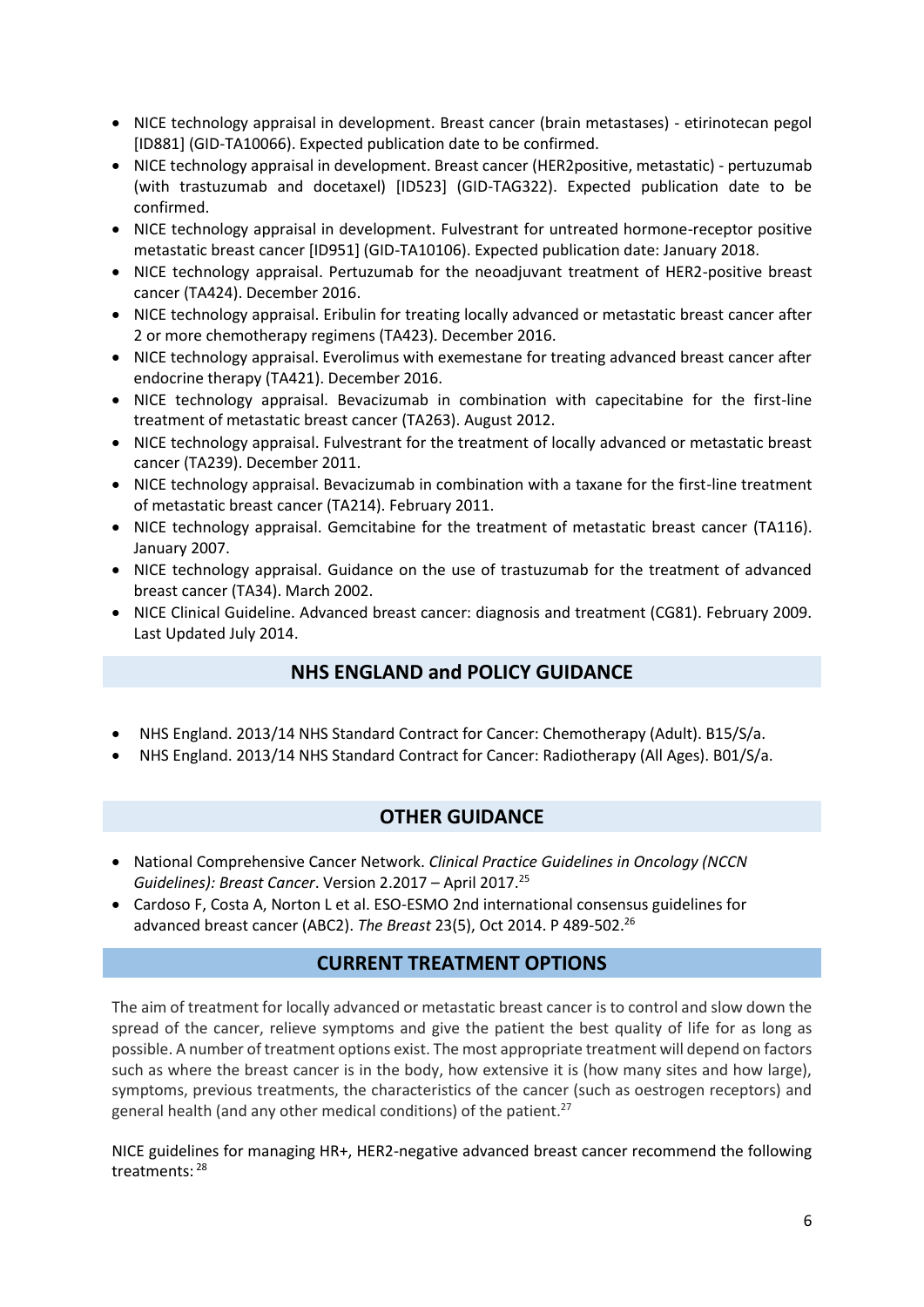- Endocrine therapy or chemotherapy: for patients with HR+ advanced breast cancer who have been treated with chemotherapy as their first-line treatment, offer endocrine therapy following the completion of chemotherapy.
- Endocrine therapy*:*
	- Offer an aromatase inhibitor (either non-steroidal or steroidal) to:
		- o postmenopausal women with ER-positive breast cancer and no prior history of endocrine therapy
		- o postmenopausal women with ER-positive breast cancer previously treated with tamoxifen.
	- Offer tamoxifen and ovarian suppression as first-line treatment to premenopausal and perimenopausal women with ER-positive advanced breast cancer not previously treated with tamoxifen.
	- Offer ovarian suppression to premenopausal and perimenopausal women who have previously been treated with tamoxifen and then experience disease progression.
	- Offer tamoxifen as first-line treatment to men with HR+ advanced breast cancer.

- Chemotherapy:

- On disease progression, offer systemic sequential therapy to the majority of patients with advanced breast cancer who have decided to be treated with chemotherapy.
- Consider using combination chemotherapy to treat patients with advanced breast cancer for whom a greater probability of response is important and who understand and are likely to tolerate the additional toxicity.
- For patients with advanced breast cancer who are not suitable for anthracyclines (because they are contraindicated or because of prior anthracycline treatment either in the adjuvant or metastatic setting), systemic chemotherapy should be offered in the following sequence
	- o first line: single-agent docetaxel
	- o second line: single-agent vinorelbine or capecitabine
	- o third line: single-agent capecitabine or vinorelbine (whichever was not used as second-line treatment).

- Other second-line treatments:

 Everolimus: Everolimus, in combination with exemestane, is recommended within its marketing authorisation, as an option for treating advanced HR+, HER2-negative breast cancer in postmenopausal women without symptomatic visceral disease that has recurred or progressed after a non-steroidal aromatase inhibitor. Everolimus is recommended only if the company provides it with the discount agreed in the patient access scheme.

Fulvestrant: Fulvestrant is not recommended within its licensed indication, as an alternative to aromatase inhibitors for the treatment of oestrogen-receptor-positive, locally advanced or metastatic breast cancer in postmenopausal women whose cancer has relapsed on or after adjuvant anti-oestrogen therapy, or who have disease progression on anti-oestrogen therapy. Post-menopausal women currently receiving fulvestrant within its licensed indication as an alternative to aromatase inhibitors for the treatment of oestrogen-receptor-positive, locally advanced or metastatic breast cancer whose cancer has relapsed on or after adjuvant antioestrogen therapy, or who have disease progression on anti-oestrogen therapy, should have the option to continue treatment until they and their clinicians consider it appropriate to stop.

- Other third-line treatments:
	- Eribulin: Eribulin is recommended as an option for treating locally advanced or metastatic breast cancer in adults, only when: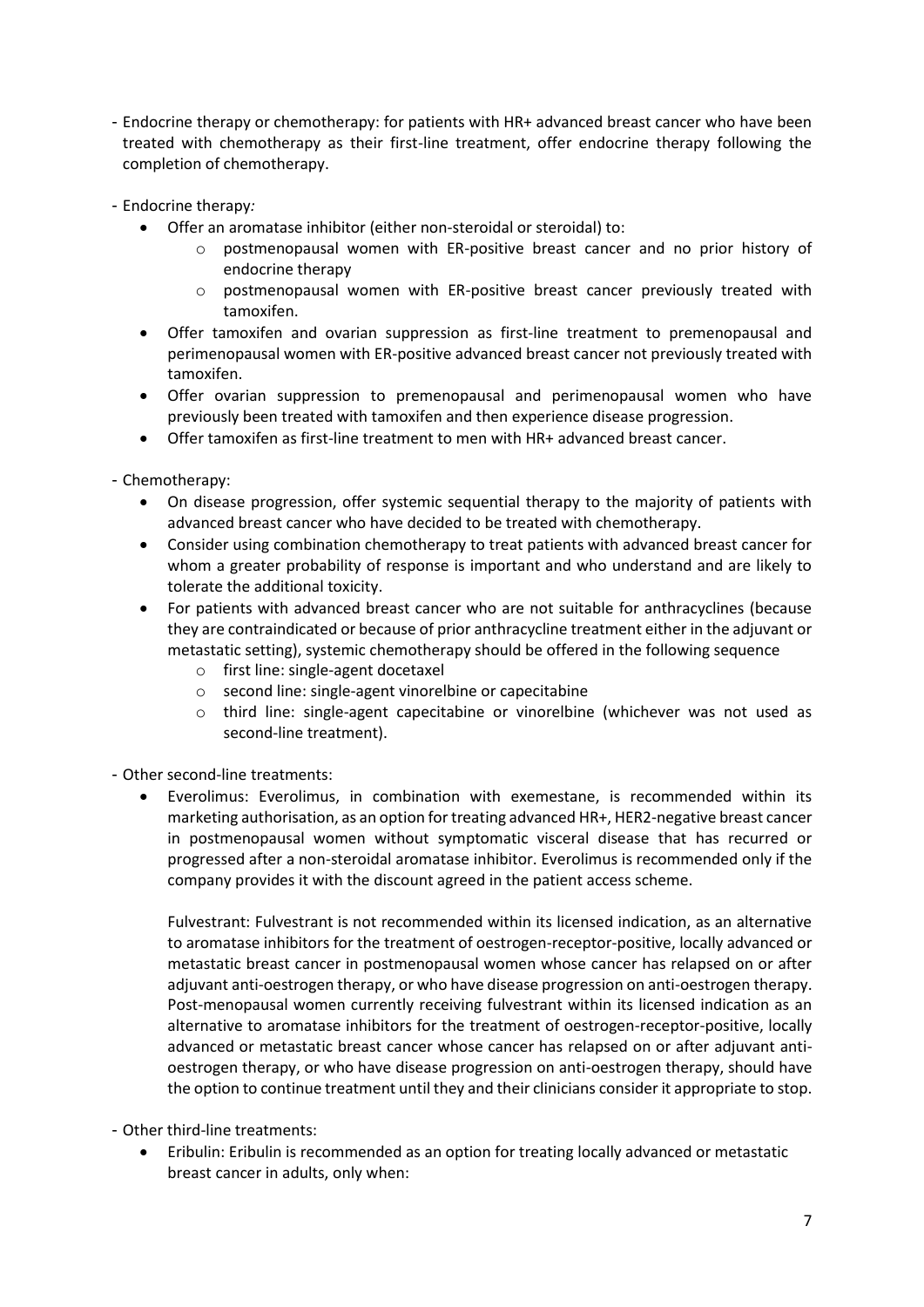- o it has progressed after at least 2 chemotherapy regimens (which may include an anthracycline or a taxane, and capecitabine)
- o the company provides eribulin with the discount agreed in the patient access scheme.

This guidance is not intended to affect the position of patients whose treatment with eribulin was started within the NHS before this guidance was published. Treatment of those patients may continue without change to whatever funding arrangements were in place for them before this guidance was published until they and their NHS clinician consider it appropriate to stop.

### **EFFICACY and SAFETY**

| <b>Trial</b>                    | NCT02088684, CLEE011X2108; Ribociclib + fulvestrant + buparlisib vs<br>ribociclib + fulvestrant + alpelisib vs ribociclib + fulvestrant; phase II.                                                                                                                                                                                                                                                                                                                                                                                                                                                                                                                                                                                                                                                                                                                                                                                   |
|---------------------------------|--------------------------------------------------------------------------------------------------------------------------------------------------------------------------------------------------------------------------------------------------------------------------------------------------------------------------------------------------------------------------------------------------------------------------------------------------------------------------------------------------------------------------------------------------------------------------------------------------------------------------------------------------------------------------------------------------------------------------------------------------------------------------------------------------------------------------------------------------------------------------------------------------------------------------------------|
| <b>Sponsor</b>                  | Novartis Pharmaceuticals.                                                                                                                                                                                                                                                                                                                                                                                                                                                                                                                                                                                                                                                                                                                                                                                                                                                                                                            |
| <b>Status</b>                   | Ongoing, not recruiting.                                                                                                                                                                                                                                                                                                                                                                                                                                                                                                                                                                                                                                                                                                                                                                                                                                                                                                             |
| Source of<br><b>Information</b> | Trial registry, <sup>7</sup> Global data. <sup>29</sup>                                                                                                                                                                                                                                                                                                                                                                                                                                                                                                                                                                                                                                                                                                                                                                                                                                                                              |
| <b>Location</b>                 | EU (incl UK), USA, Korea, Republic of Singapore, Taiwan.                                                                                                                                                                                                                                                                                                                                                                                                                                                                                                                                                                                                                                                                                                                                                                                                                                                                             |
| <b>Design</b>                   | Non-randomised, parallel assignment, open label.                                                                                                                                                                                                                                                                                                                                                                                                                                                                                                                                                                                                                                                                                                                                                                                                                                                                                     |
| <b>Participants</b>             | n=70; aged 18 and older; females; breast cancer; postmenopausal, HR+, HER2-<br>negative; locally advanced or metastatic; unlimited number of lines of<br>endocrine therapy and one line of cytotoxic chemotherapy in the metastatic<br>setting                                                                                                                                                                                                                                                                                                                                                                                                                                                                                                                                                                                                                                                                                       |
| <b>Schedule</b>                 | Randomised to ribociclib capsules of dosage strength of 50 mg or 200 mg in 28<br>day cycles (21 days followed by a 7 day break - dose escalating) + daily alpelisib<br>tablets of dosage strength of 10 mg, 50 mg or 200 mg (dose escalating) +<br>fulvestrant IM injection - 500 mg given on day 1 and day 15 of cycle 1, then on<br>day 1 of each subsequent cycle; or ribociclib capsules of dosage strength of 50<br>mg or 200 mg in 28 day cycles (21 days followed by a 7 day break - dose<br>escalating) + daily buparlisib of dosage strength of 10 mg or 50 mg capsules<br>(dose escalating), + fulvestrant IM injection - 500 mg given on day 1 and day 15<br>of cycle 1, then on day 1 of each subsequent cycle; or ribociclib capsules of<br>dosage strength of 50 mg or 200 mg in 28 day cycles + fulvestrant IM injection<br>- 500 mg given on day 1 and day 15 of cycle 1, then on day 1 of each<br>subsequent cycle. |
| Follow-up                       | Active treatment for 28 day cycles, follow-up 36 months.                                                                                                                                                                                                                                                                                                                                                                                                                                                                                                                                                                                                                                                                                                                                                                                                                                                                             |
| Primary<br><b>Outcomes</b>      | • Incidence of dose limiting toxicities (DLTs) - phase Ib only [ Time Frame: 28<br>days ]<br>. Progression free survival (PFS) - Phase II only [ Time Frame: 36 months ]                                                                                                                                                                                                                                                                                                                                                                                                                                                                                                                                                                                                                                                                                                                                                             |
| Secondary<br><b>Outcomes</b>    | Time Frame: 36 months<br>• Safety and Tolerability of the combinations of LEE011 with fulvestrant,<br>LEE011 + BKM120 with fulvestrant and LEE011 + BYL719 with fulvestrant<br>. Plasma concentration-time profiles of LEE011, BKM120, BYL719 and<br>fulvestrant.<br>· Overall Response Rate (ORR)<br>· Duration of Response (DOR)                                                                                                                                                                                                                                                                                                                                                                                                                                                                                                                                                                                                   |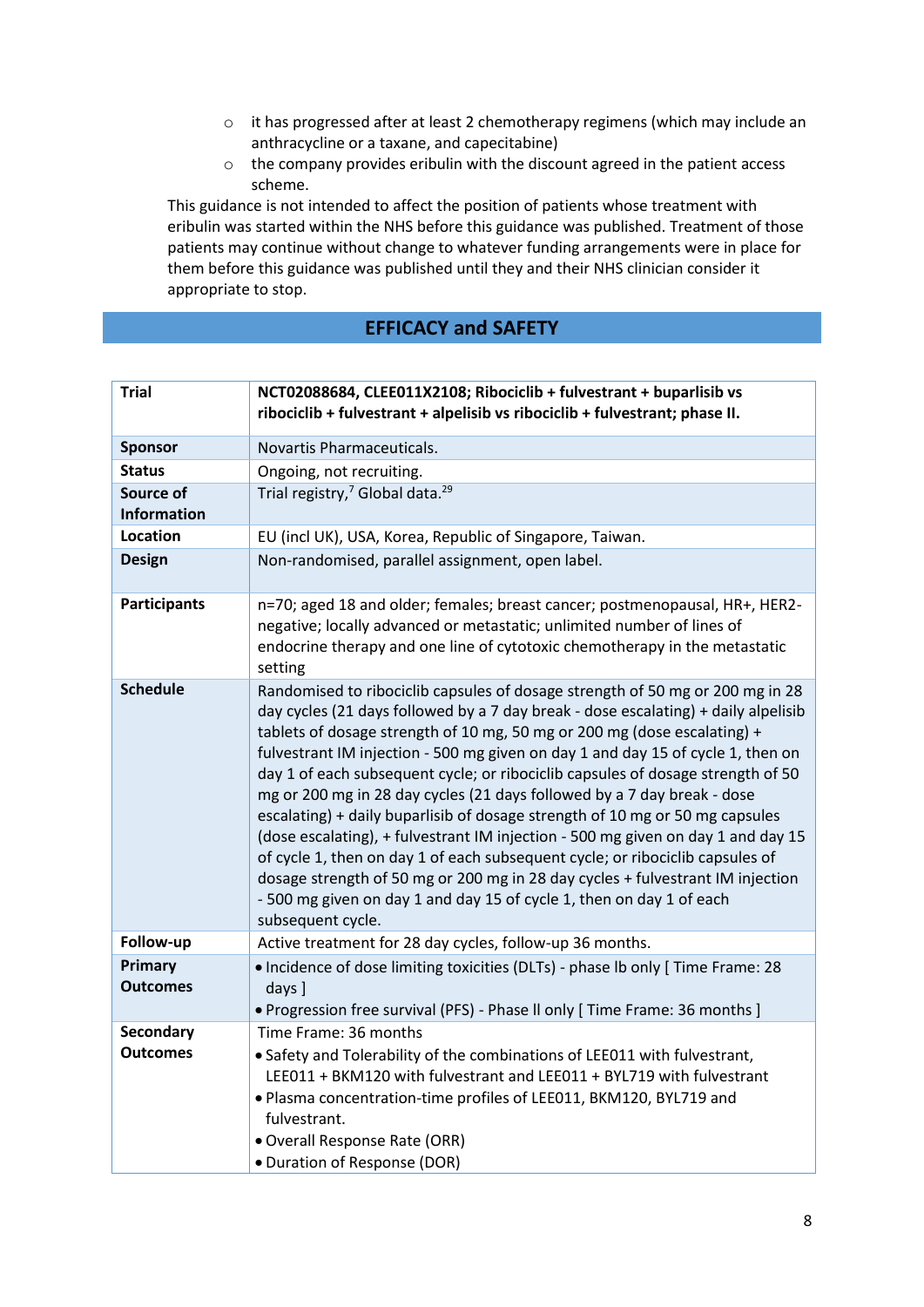|                                   | • Overall Survival (OS)                           |
|-----------------------------------|---------------------------------------------------|
| <b>Key Results</b>                | $\overline{\phantom{0}}$                          |
| <b>Adverse effects</b><br>(AEs)   | $\overline{\phantom{0}}$                          |
| <b>Expected</b><br>reporting date | Study completion date reported as September 2018. |

### **ESTIMATED COST and IMPACT**

#### **COST**

The costs of ribociclib, buparlisib, and alpelisib, as monotherapy and in combination, are not yet known.

Fulvestrant (Falsodex) is marketed in the UK for the treatment of oestrogen-receptor-positive metastatic or locally advanced breast cancer in postmenopausal women in whom disease progresses or relapses while on, or after, other anti-oestrogen therapy. The NHS indicative price for 2 pre-filled disposable injection of fulvestrant (Faslodex) 250mg/5ml solution is £522.41.<sup>30</sup>

#### **IMPACT – SPECULATIVE**

#### **IMPACT ON PATIENTS AND CARERS**

 $\boxtimes$  Reduced mortality/increased length of survival

 $\Box$  Reduced symptoms or disability

☐ Other: ☐ No impact identified

#### **IMPACT ON HEALTH and SOCIAL CARE SERVICES**

☐ Increased use of existing services ☐ Decreased use of existing services

☐ Re-organisation of existing services ☐ Need for new services

 $\Box$  Other  $\boxtimes$  None identified

#### **IMPACT ON COSTS and OTHER RESOURCE USE**

☒ Increased drug treatment costs ☐ Reduced drug treatment costs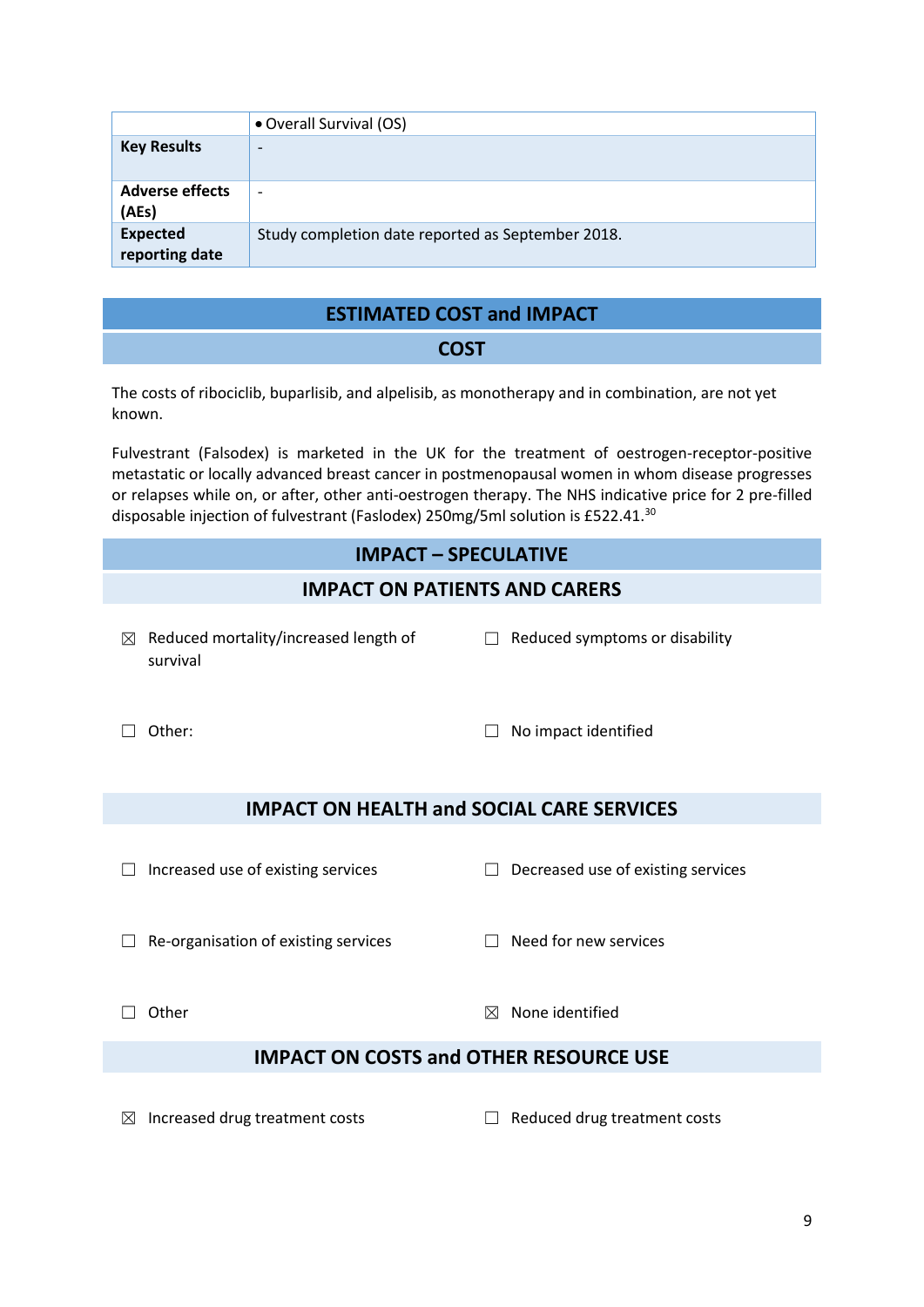☐ Other increase in costs ☐ Other reduction in costs

☐ Other ☐ None identified

#### **OTHER ISSUES**

- $\Box$  Clinical uncertainty or other research question identified
- ☒ None identified

#### **REFERENCES**

<sup>1</sup> Novartis AG. Novartis LEE011 (ribociclib) granted FDA Priority Review for first-line treatment of HR+/HER2 advanced breast cancer. Available from: [https://www.novartis.com/news/media-releases/novartis-lee011](https://www.novartis.com/news/media-releases/novartis-lee011-ribociclib-granted-fda-priority-review-first-line-treatment) [ribociclib-granted-fda-priority-review-first-line-treatment](https://www.novartis.com/news/media-releases/novartis-lee011-ribociclib-granted-fda-priority-review-first-line-treatment) [Accessed 3 November 2017]. <sup>2</sup> Global Data. *Buparlisib hydrochloride.* Available from: <https://pharma.globaldata.com/ProductsView.aspx?id=Preview&ProductId=25882&ProductType=0,1> [Accessed 3 November 2017]. Login required. <sup>3</sup> Global Data. *Alpelisib.* Available from: <https://pharma.globaldata.com/ProductsView.aspx?ProductType=0,1&ProductID=79984> [Accessed 24 October 2017]. Login required. <sup>4</sup> National Cancer Institute. *NCI Drug Dictionary: alpelisib.* Available from: <https://www.cancer.gov/publications/dictionaries/cancer-drug?cdrid=687431> [Accessed 25 October 2017] <sup>5</sup> National Center for Biotechnology Information. *PIK3CA phosphatidylinositol-4,5-bisphosphate 3-kinase catalytic subunit alpha [ Homo sapiens (human) ]: Gene ID: 5290*. 5 November 2017. Available from: <https://www.ncbi.nlm.nih.gov/gene/5290>[Accessed 7 November 2017]. <sup>6</sup> GlobalData. *Fulvestrant.* Available from: <https://pharma.globaldata.com/ProductsView.aspx?ProductType=0,1&ProductID=5106> [Accessed 24 October 2017]. Login required <sup>7</sup> ClinicalTrial.gov. *Study of LEE011 with fulvestrant and BYL719 or BKM120 in advanced breast cancer: NCT02088684.* <https://clinicaltrials.gov/ct2/show/study/NCT02088684> [Accessed 3 November 2017]. <sup>8</sup> European Medicines Agency. *Kisqali: ribociclib.* Available from: [http://www.ema.europa.eu/ema/index.jsp?curl=pages/medicines/human/medicines/004213/human\\_med\\_00](http://www.ema.europa.eu/ema/index.jsp?curl=pages/medicines/human/medicines/004213/human_med_002149.jsp&mid=WC0b01ac058001d124) [2149.jsp&mid=WC0b01ac058001d124](http://www.ema.europa.eu/ema/index.jsp?curl=pages/medicines/human/medicines/004213/human_med_002149.jsp&mid=WC0b01ac058001d124) [Accessed 3 November 2017]. <sup>9</sup> eMC. *SPC: Faslodex 250 mg solution for injection*. 2017. Available from: <https://www.medicines.org.uk/emc/medicine/14381> [Accessed 9 August 2017] <sup>10</sup> National Institute of Health: National Cancer Institute. *FDA approves ribociclib, expands palbociclib approval for metastatic breast cancer.* 10 April 2017. Available from: [https://www.cancer.gov/news-events/cancer](https://www.cancer.gov/news-events/cancer-currents-blog/2017/fda-ribociclib-palbociclib-breast-cancer)[currents-blog/2017/fda-ribociclib-palbociclib-breast-cancer](https://www.cancer.gov/news-events/cancer-currents-blog/2017/fda-ribociclib-palbociclib-breast-cancer) [Accessed 7 November 2017]. <sup>11</sup> Massacesi C, Tomaso E, Urban P et al. P13K inhibitors as new cancer therapeutics: implications for clinical trial design. *Onco Targets and Therapy.* 2016;9:203-210. Available from: <https://www.ncbi.nlm.nih.gov/pmc/articles/PMC4708174/> [Accessed 25 October 2017] <sup>12</sup> Breast Cancer Care. *Breast cancer facts.* Available from: http://www.breastcancercare.org.uk/breastcancerinformation/about‐breast‐cancer/breast‐cancer‐facts [Accessed 21 April 2017]. <sup>13</sup> National Institute for Health and Clinical Excellence. *Lapatinib or trastuzumab in combination with an aromatase inhibitor for the first‐line treatment of metastatic hormone‐receptor‐positive breast cancer that overexpresses HER2*. Technology appraisal TA257. London: NICE; June 2012. <sup>14</sup> Specialist Pharmacy Service. *Alpelisib.* Available from:<https://www.sps.nhs.uk/medicines/alpelisib/> [Accessed 8 November 2017]. <sup>15</sup> Nida Iqbal and Naveed Iqbal. 2014. Human Epidermal Growth Factor Receptor 2 (HER2) in Cancers: **.**